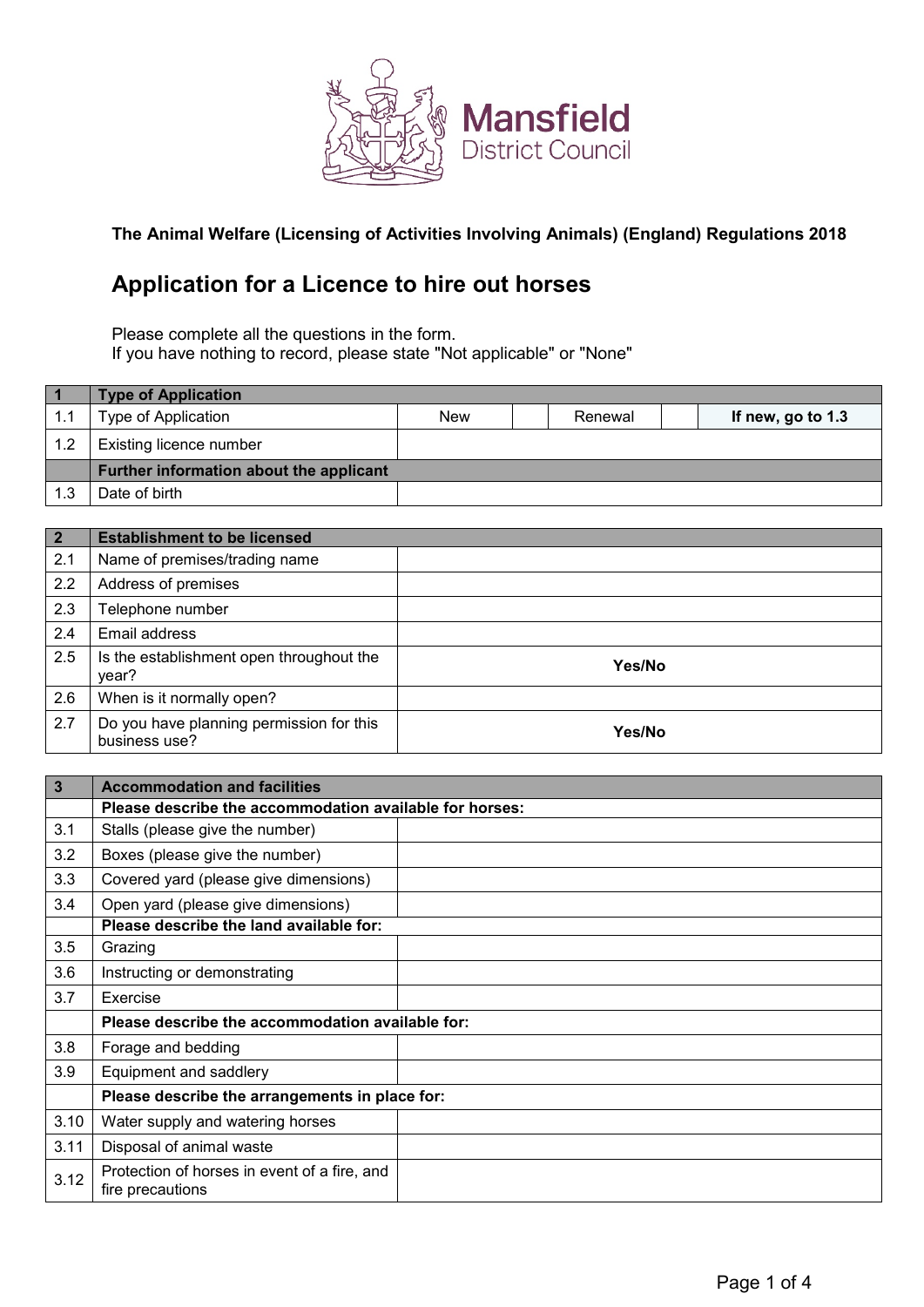| 4a             | <b>Horses</b>                                                                                                                                        |        |                  |
|----------------|------------------------------------------------------------------------------------------------------------------------------------------------------|--------|------------------|
| 4.1            | How many horses are kept under the<br>terms of the Act at the present time?                                                                          |        |                  |
| 4.2            | How many horses is it intended to keep<br>under the terms of the Act during the<br>year?                                                             |        |                  |
|                | Please provide details of all the horses currently kept                                                                                              |        |                  |
| 4.3            | Name of horse                                                                                                                                        |        |                  |
| 4.4            | Description including size                                                                                                                           |        |                  |
| 4.5            | Sex                                                                                                                                                  |        |                  |
| 4.6            | Age                                                                                                                                                  |        |                  |
| 4.7            | Horse passport number                                                                                                                                |        |                  |
| 4.8            | Purpose for which horse is kept                                                                                                                      |        |                  |
| 4.9            | Age range of people who ride this horse                                                                                                              |        |                  |
| 4.10           | Add another horse?                                                                                                                                   | Yes/No | If no, go to 5.1 |
| 4 <sub>b</sub> | <b>Horses 2</b>                                                                                                                                      |        |                  |
| 4.11           | Name of horse                                                                                                                                        |        |                  |
| 4.12           | Description including size                                                                                                                           |        |                  |
| 4.13           | Sex                                                                                                                                                  |        |                  |
| 4.14           | Age                                                                                                                                                  |        |                  |
| 4.15           | Horse passport number                                                                                                                                |        |                  |
| 4.16           | Purpose for which horse is kept                                                                                                                      |        |                  |
| 4.17           | Age range of people who ride this horse                                                                                                              |        |                  |
| 4.18           | Add another horse?                                                                                                                                   | Yes/No | If no, go to 5.1 |
| 4c             | <b>Horses 3</b>                                                                                                                                      |        |                  |
| 4.19           | Name of horse                                                                                                                                        |        |                  |
| 4.20           | Description including size                                                                                                                           |        |                  |
| 4.21           | Sex                                                                                                                                                  |        |                  |
| 4.22           | Age                                                                                                                                                  |        |                  |
| 4.23           | Horse passport number                                                                                                                                |        |                  |
| 4.24           | Purpose for which horse is kept                                                                                                                      |        |                  |
| 4.25           | Age range of people who ride this horse                                                                                                              |        |                  |
| 4.26           | If you intend to hire out further horses please attach a separate list of these with the information requested in<br>questions 4.3 to 4.10 for each. |        |                  |
|                |                                                                                                                                                      |        |                  |
| $5\phantom{1}$ | <b>Management of the establishment</b>                                                                                                               |        |                  |
| 5.1            | Name & Address of the manager/person with direct control of the<br>establishment                                                                     |        |                  |
| 5.2            | Does the manager have any of the following certificates? (tick all that apply)                                                                       |        |                  |
|                | Assistant Instructor's Certificate of the British Horse Society                                                                                      |        |                  |
|                | Intermediate Instructor's Certificate of the British Horse Society                                                                                   |        |                  |
|                | Instructor's Certificate of the British Horse Society                                                                                                |        |                  |
|                | Fellowship of the British Horse Society                                                                                                              |        |                  |
|                | Fellowship of the Institute of the Horse                                                                                                             |        |                  |
|                | None of the above                                                                                                                                    |        |                  |
| 5.3            | Please give details of the manager's experience in the<br>management of horses                                                                       |        |                  |
| 5.4            | Does a responsible person live at the establishment?                                                                                                 |        | Yes/No           |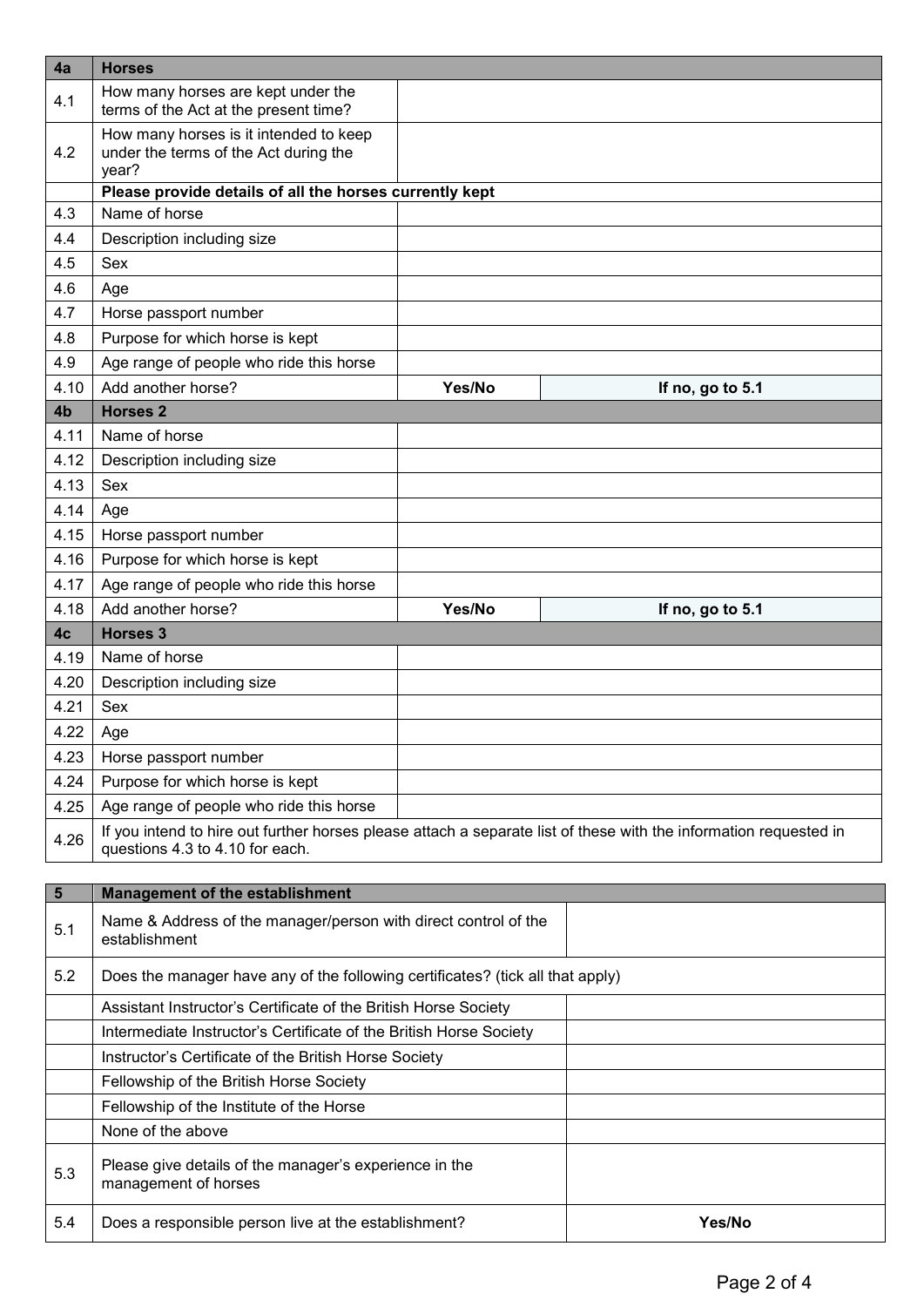| $5.5^{\circ}$ | What are the arrangements in the event of an emergency?                                                                                                                                                                                                                  |        |
|---------------|--------------------------------------------------------------------------------------------------------------------------------------------------------------------------------------------------------------------------------------------------------------------------|--------|
| 5.6           | Will a person who is under 16 years of age be left in charge of the<br>establishment at any time?                                                                                                                                                                        | Yes/No |
| 5.7           | Will a responsible person (of 16 years or over) provide supervision<br>at all times while horses from the establishment are used for riding<br>instruction or are hired out for riding (except in the case of the<br>hirer being competent to ride without supervision)? | Yes/No |

| 6   | <b>Veterinary surgeon</b>        |  |
|-----|----------------------------------|--|
| 6.1 | Name of usual veterinary surgeon |  |
| 6.2 | Company name                     |  |
| 6.3 | Address                          |  |
| 6.4 | Telephone number                 |  |
| 6.5 | Email address                    |  |

| $\boxed{7}$ | <b>Public liability insurance</b>                                                                                                                                                                                                  |        |  |                   |                   |
|-------------|------------------------------------------------------------------------------------------------------------------------------------------------------------------------------------------------------------------------------------|--------|--|-------------------|-------------------|
| 7.1         | Do you have public liability insurance?                                                                                                                                                                                            | Yes/No |  | If no, go to 7.10 |                   |
| 7.2         | Please provide details of the policy                                                                                                                                                                                               |        |  |                   |                   |
| 7.3         | Insurance company                                                                                                                                                                                                                  |        |  |                   |                   |
| 7.4         | Policy number                                                                                                                                                                                                                      |        |  |                   |                   |
| 7.5         | Period of cover                                                                                                                                                                                                                    |        |  |                   |                   |
| 7.6         | Amount of cover $(E)$                                                                                                                                                                                                              |        |  |                   |                   |
|             | Does this policy:                                                                                                                                                                                                                  |        |  |                   |                   |
| 7.7         | Insure against liability for any injury sustained by those who hire a horse from<br>you for riding and those who use a horse in the course of receiving instruction in<br>Yes/No<br>riding, provided by you in return for payment? |        |  |                   |                   |
| 7.8         | Insure against liability arising out of such hire or use of a horse?                                                                                                                                                               |        |  | Yes/No            | If yes to all, go |
| 7.9         | Insure such hirers or users in respect of any liability which may be incurred by<br>them in respect of injury to any person caused by, or arising from, such hire or<br>use?                                                       |        |  | Yes/No            | to 8.1            |
| 7.10        | Please state what steps you are taking to<br>obtain such insurance                                                                                                                                                                 |        |  |                   |                   |

| 8   | <b>Disqualifications and convictions</b>                                                                                                                           |        |
|-----|--------------------------------------------------------------------------------------------------------------------------------------------------------------------|--------|
|     | Has the applicant, or any person who will have control or management of the establishment, ever been<br>disqualified from:                                         |        |
| 8.1 | Keeping a pet shop?                                                                                                                                                | Yes/No |
| 8.2 | Keeping a dog?                                                                                                                                                     | Yes/No |
| 8.3 | Keeping an animal boarding establishment?                                                                                                                          | Yes/No |
| 8.4 | Keeping a riding establishment?                                                                                                                                    | Yes/No |
| 8.5 | Having custody of animals?                                                                                                                                         | Yes/No |
| 8.6 | Has the applicant, or any person who will have control or<br>management of the establishment, been convicted of any<br>offences under the Animal Welfare Act 2006? | Yes/No |